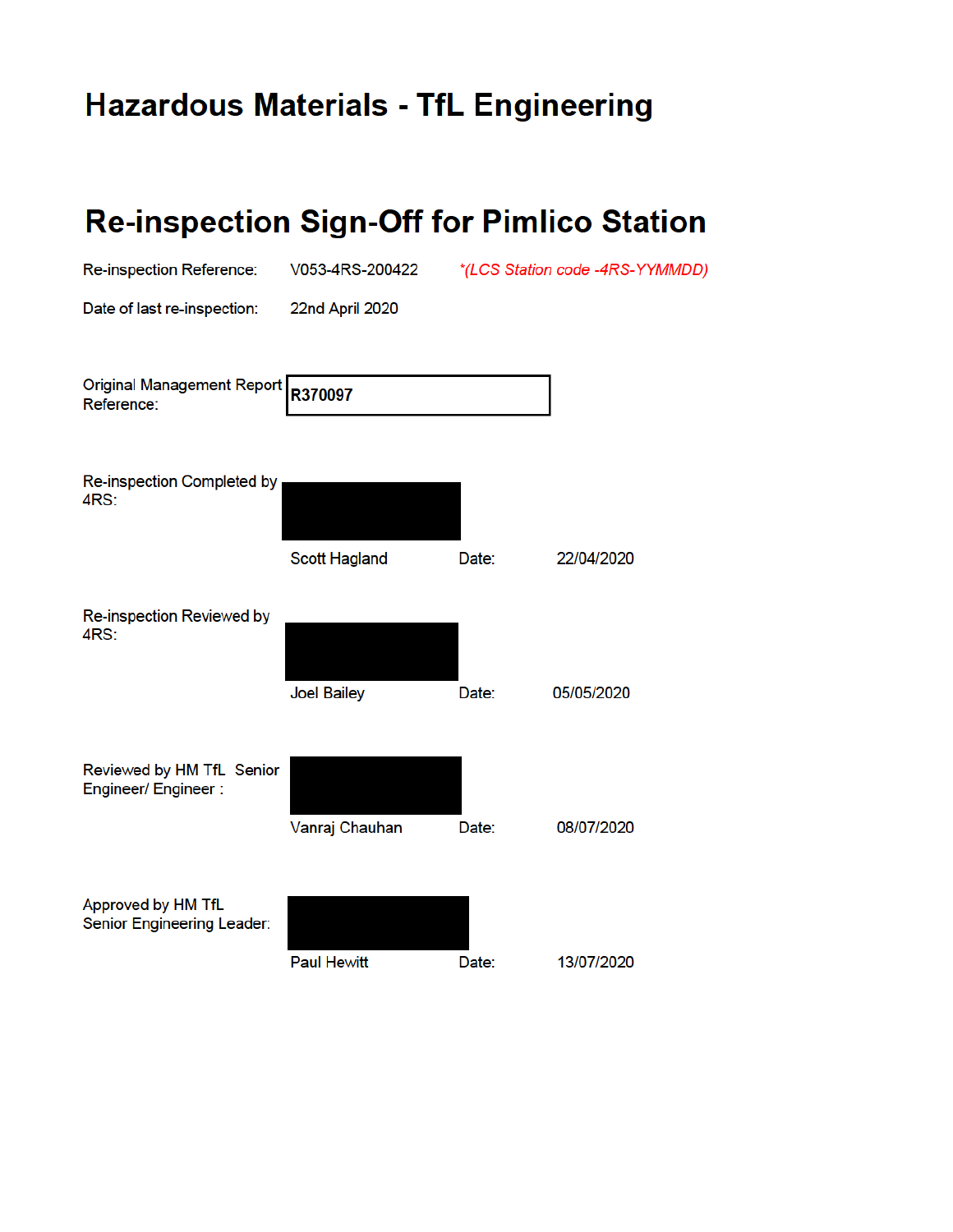| <b>Room Description</b> | Room# | Asbestos?  | Sample<br><b>Type</b>                         | <b>Material Type</b>                      | <b>Material Use</b>                                                                       | Quantity/<br>Amount     | <b>ACM Photograph</b><br><b>Reference / Comment</b>                                                    | <b>Risk</b><br><b>Assessmen</b> | <b>Management Option</b> | Last inspection        | <b>Previous</b><br>inspections                                        | <b>Comments</b>                                    |
|-------------------------|-------|------------|-----------------------------------------------|-------------------------------------------|-------------------------------------------------------------------------------------------|-------------------------|--------------------------------------------------------------------------------------------------------|---------------------------------|--------------------------|------------------------|-----------------------------------------------------------------------|----------------------------------------------------|
| <b>UMC</b>              | 2/151 | <b>Yes</b> | <b>Chrysotile</b>                             | <b>Woven cable insulation</b>             | <b>Cable sleeve</b>                                                                       | <b>50m</b>              | photo DSC04937                                                                                         | Low                             | <b>Reinspect</b>         | 22nd April 2020        | <b>15th March 2020</b><br>26th January 2017<br><b>15th March 2015</b> | Contact HM if planned work impacts this ACM        |
| <b>UMC</b>              | 2/151 | <b>Yes</b> | Chrysotile                                    | <b>Woven cable insulation</b>             | <b>Cable sleeve</b>                                                                       | <b>50m</b>              | photo DSC04936                                                                                         | Low                             | <b>Reinspect</b>         | 22nd April 2020        | 8th October 2013<br><b>27th March 2013</b>                            | Contact HM if planned work impacts this ACM        |
| <b>UMC</b>              | 2/151 | <b>Yes</b> | <b>Chrysotile</b>                             | <b>Woven cable insulation</b>             | <b>Cable sleeve</b>                                                                       | <b>50m</b>              | photo DSC04938                                                                                         | Low                             | <b>Reinspect</b>         | 22nd April 2020        |                                                                       | Contact HM if planned work impacts this ACM        |
| UMC                     | 2/151 | <b>Yes</b> | Chrysotile                                    | <b>Woven cable insulation</b>             | <b>Cable sleeve</b>                                                                       | <b>30m</b>              | photo DSC04935                                                                                         | Low                             | <b>Reinspect</b>         | <b>22nd April 2020</b> |                                                                       | Contact HM if planned work impacts this ACM        |
| <b>UMC</b>              | 2/151 | <b>Yes</b> | <b>Presumed Chrysotile</b>                    | <b>Tencore and electrical</b><br>box      | To wall 1                                                                                 | 2 No.                   | photo DSC04934                                                                                         | Low                             | <b>Reinspect</b>         | 22nd April 2020        |                                                                       | Contact HM if planned work impacts this ACM        |
| <b>Switch Room E2</b>   | 2/662 | <b>Yes</b> | <b>Chrysotile</b>                             | <b>Marley type floor tiles</b>            | To floor                                                                                  | $$\langle 1m^2 \rangle$ | Most have now been<br>removed photo<br><b>DSC04929</b>                                                 | Low                             | <b>Reinspect</b>         | 22nd April 2020        |                                                                       | <b>Contact HM if planned work impacts this ACM</b> |
| <b>Switch Room E5</b>   | 2/664 | Yes        | <b>Presumed Chrysotile</b>                    | <b>Possible ACMs within</b><br>switchgear | <b>To wall</b>                                                                            | 5 No.                   | photo DSC04930.<br>photo DSC04931                                                                      |                                 | Reinspect                | 22nd April 2020        |                                                                       | Contact HM if planned work impacts this ACM        |
| <b>CER</b>              | 2/731 | <b>Yes</b> | <b>Presumed Chrysotile</b>                    | <b>Possible ACMs within</b><br>switchgear | <b>Switchgear</b>                                                                         | 2 No.                   | photo DSC04969                                                                                         |                                 | <b>Reinspect</b>         | <b>22nd April 2020</b> |                                                                       | Contact HM if planned work impacts this ACM        |
| <b>SCR</b>              | 2/746 | <b>Yes</b> | <b>Chrysotile</b>                             | <b>Marley floor tiles</b>                 | To floor                                                                                  | 8m <sup>2</sup>         | Damage to floor -<br>entrance photo<br><b>DSC04970</b>                                                 | Low                             | <b>Reinspect</b>         | <b>22nd April 2020</b> |                                                                       | Contact HM if planned work impacts this ACM        |
| <b>Pump Room</b>        | 2/771 | <b>Yes</b> | <b>Presumed Chrysotile</b>                    | <b>Possible ACMs within</b><br>switchgear | <b>Switchgear</b>                                                                         | 1 No.                   | photo DSC04933                                                                                         |                                 | <b>Reinspect</b>         | 22nd April 2020        |                                                                       | Contact HM if planned work impacts this ACM        |
| <b>Pump Room</b>        | 2/771 | <b>Yes</b> | <b>Chrysotile</b>                             | <b>Woven cable insulation</b>             | <b>Cable sleeve</b>                                                                       | 1.5 <sub>m</sub>        | photo DSC04934                                                                                         | Low                             | <b>Reinspect</b>         | <b>22nd April 2020</b> |                                                                       | Contact HM if planned work impacts this ACM        |
| <b>Vent Plant</b>       | 2/776 | Yes        | <b>Chrysotile</b>                             | Woven cable insulation Cable sleeve       |                                                                                           | 0.5 <sup>2</sup>        | photo DSC04932                                                                                         | Low                             | Reinspect                | <b>22nd April 2020</b> |                                                                       | Contact HM if planned work impacts this ACM        |
| <b>Circulation Area</b> | 3/081 | Yes        | <b>Amosite</b>                                | <b>Asbestos boarding</b>                  | <b>Firebreak within</b><br>ceiling void                                                   | 5m <sup>2</sup>         | photo DSC04954.<br>photo DSC04955                                                                      |                                 | <b>Reinspect</b>         | 22nd April 2020        |                                                                       | Contact HM if planned work impacts this ACM        |
| <b>Circulation Area</b> | 3/081 | <b>Yes</b> | <b>Chrysotile</b>                             | <b>Cellactite sheeting</b>                | <b>Within ceiling void</b>                                                                | 180m <sup>2</sup>       | photo DSC04954,<br>photo DSC04955 - not<br>visible above fixed<br>ceiling                              | Low                             | <b>Reinspect</b>         | 22nd April 2020        |                                                                       | Contact HM if planned work impacts this ACM        |
| <b>Circulation Area</b> | 3/081 | <b>Yes</b> | <b>Chrysotile &amp; Amosite</b>               | <b>Boarding material</b>                  | <b>Above vitreous</b><br>enamel panel, right<br>hand side                                 |                         | Too high to safely<br>access during<br>reinspection photo<br>DSC04954, photo<br>DSC04955 - not visible |                                 | <b>Reinspect</b>         | <b>15th March 2018</b> |                                                                       | Contact HM if planned work impacts this ACM        |
| <b>Circulation Area</b> | 3/081 | <b>Yes</b> | <b>Chrysotile &amp; Amosite</b>               | <b>Fire break boarding</b>                | <b>Above vitreous</b><br>enamel panel, right<br>hand side                                 | 5m <sup>2</sup>         | Too high to safely<br>access during<br>reinspection photo<br>DSC04954, photo<br>DSC04955 - not visible |                                 | <b>Reinspect</b>         | <b>15th March 2018</b> |                                                                       | Contact HM if planned work impacts this ACM        |
| <b>LMC</b>              | 3/161 | Yes        | <b>Strongly Presumed</b><br><b>Chrysotile</b> | <b>Woven cable insulation</b>             | <b>Within incline</b><br>adjacent to escalator<br>no 3, to j hanger no 1<br>at high level | 1 No                    | photo DSC04940                                                                                         | Low                             | <b>Reinspect</b>         | 22nd April 2020        |                                                                       | Contact HM if planned work impacts this ACM        |
| <b>LMC</b>              | 3/161 | Yes        | <b>Strongly Presumed</b><br><b>Chrysotile</b> | <b>Woven cable insulation</b>             | <b>Throughout</b>                                                                         | <b>Throughout</b>       | photo DSC04941                                                                                         | Low                             | <b>Reinspect</b>         | 22nd April 2020        |                                                                       | Contact HM if planned work impacts this ACM        |
| <b>LMC Access</b>       | 3/161 | Yes        | <b>Chrysotile</b>                             | <b>Cellactite sheeting</b>                | <b>Lining tunnel rings</b>                                                                | 10m <sup>2</sup>        | photo DSC04942                                                                                         | Low                             | Reinspect                | <b>22nd April 2020</b> |                                                                       | Contact HM if planned work impacts this ACM        |

| <b>Station</b>                                      | Pimlico                                                           |
|-----------------------------------------------------|-------------------------------------------------------------------|
| <b>Original Management Survey</b>                   | R370097                                                           |
| Date of Original Management<br><b>Survey Report</b> | <b>27th March 2013</b>                                            |
| <b>Re-inspection Reference:</b>                     | V053-4RS-200422                                                   |
| <b>Next Planned Re-inspection</b>                   | Periodical re-inspection according to<br><b>HM Managment Plan</b> |

## **ACM photographs referenced below are available from the Hazardous Materials Team hazardousmaterials@tfl.gov.uk**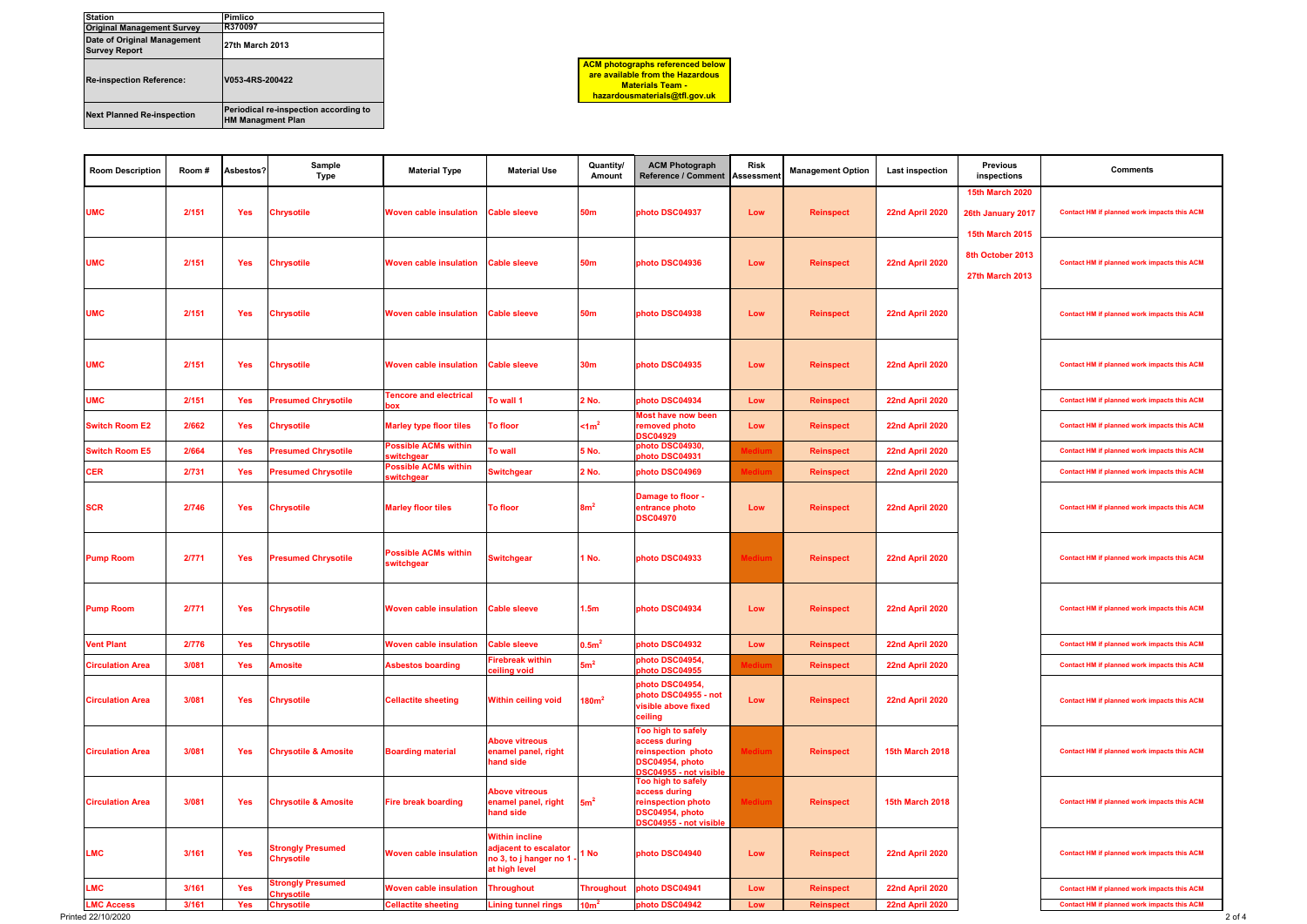| <b>Station</b>                                      | Pimlico                                                           |
|-----------------------------------------------------|-------------------------------------------------------------------|
| <b>Original Management Survey</b>                   | R370097                                                           |
| Date of Original Management<br><b>Survey Report</b> | <b>27th March 2013</b>                                            |
| <b>Re-inspection Reference:</b>                     | V053-4RS-200422                                                   |
| <b>Next Planned Re-inspection</b>                   | Periodical re-inspection according to<br><b>HM Managment Plan</b> |

| <b>ACM</b> photographs referenced below |
|-----------------------------------------|
| are available from the Hazardous        |
| <b>Materials Team -</b>                 |
| hazardousmaterials@tfl.gov.uk           |

| <b>Room Description</b>                     | Room # | Asbestos?  | Sample<br>Type                                | <b>Material Type</b>                  | <b>Material Use</b>                                                                                       | Quantity/<br>Amount | <b>ACM Photograph</b><br>Reference / Comment                       | Risk<br>Assessment | <b>Management Option</b> | Last inspection        | <b>Previous</b><br>inspections | <b>Comments</b>                                    |
|---------------------------------------------|--------|------------|-----------------------------------------------|---------------------------------------|-----------------------------------------------------------------------------------------------------------|---------------------|--------------------------------------------------------------------|--------------------|--------------------------|------------------------|--------------------------------|----------------------------------------------------|
| _MC                                         | 3/161  | <b>Yes</b> | <b>Chrysotile &amp; Crocidolite</b>           | <b>Cement</b>                         | <b>Cable sleeve</b>                                                                                       | 1 No                | photo DSC04943                                                     | Low                | <b>Reinspect</b>         | <b>22nd April 2020</b> |                                | Contact HM if planned work impacts this ACM        |
| <b>LMC</b>                                  | 3/161  | <b>Yes</b> | Chrysotile                                    | <b>Cement</b>                         | <b>Cable sleeve</b>                                                                                       | 1 No                | photo DSC04944                                                     | Low                | <b>Reinspect</b>         | <b>22nd April 2020</b> |                                | Contact HM if planned work impacts this ACM        |
| <b>LMC</b>                                  | 3/161  | Yes        | <b>Chrysotile</b>                             | <b>Woven cable insulation</b>         | <b>Cable sleeve</b>                                                                                       | 30 <sub>m</sub>     | photo DSC04945                                                     | Low                | <b>Reinspect</b>         | <b>22nd April 2020</b> |                                | <b>Contact HM if planned work impacts this ACM</b> |
| <b>LMC</b>                                  | 3/161  | <b>Yes</b> | <b>Chrysotile</b>                             | <b>Woven cable insulation</b>         | <b>Cable sleeve</b>                                                                                       | 2 No.               | photo DSC04947                                                     | Low                | <b>Reinspect</b>         | 22nd April 2020        |                                | Contact HM if planned work impacts this ACM        |
| _MC                                         | 3/161  | <b>Yes</b> | <b>Chrysotile</b>                             | <b>Asbestos gasket</b>                | <b>Within pipe flanges</b>                                                                                | 2 <sub>no</sub>     | photo DSC04948                                                     | Low                | <b>Reinspect</b>         | <b>22nd April 2020</b> |                                | Contact HM if planned work impacts this ACM        |
| Passage                                     | 3/201  | <b>Yes</b> | <b>Chrysotile</b>                             | <b>Cellactite sheeting</b>            | <b>Within ceiling void</b>                                                                                | <b>Through out</b>  | photo DSC04956 - not<br>visible above false<br>ceiling             | Low                | <b>Reinspect</b>         | <b>22nd April 2020</b> |                                | Contact HM if planned work impacts this ACM        |
| Passage                                     | 3/202  | <b>Yes</b> | <b>Chrysotile</b>                             | <b>Cellactite sheeting</b>            | <b>Within ceiling void.</b><br>Ceiling now fixed,<br>however material<br>presumed to be still<br>present. |                     | photo DSC04957 - not<br>Through out visible above false<br>ceiling | Low                | <b>Reinspect</b>         | <b>22nd April 2020</b> |                                | Contact HM if planned work impacts this ACM        |
| <b>Passage</b>                              | 3/203  | Yes        | Chrysotile                                    | <b>Cellactite sheeting</b>            | Within ceiling void.<br>Ceiling now fixed,<br>however material<br>presumed to be still<br>present         |                     | photo DSC04958 not<br>Through out visible above false<br>ceiling   | Low                | <b>Reinspect</b>         | <b>22nd April 2020</b> |                                | Contact HM if planned work impacts this ACM        |
| <b>Passage</b>                              | 3/204  | Yes        | <b>Strongly Presumed</b><br><b>Chrysotile</b> | <b>Suspect Cellactite</b><br>sheeting | Within ceiling void.<br>Ceiling now fixed,<br>however material<br>presumed to be still<br>present         | <b>Through out</b>  | photo DSC04972.<br>photo DSC04976                                  | Low                | <b>Reinspect</b>         | 22nd April 2020        |                                | Contact HM if planned work impacts this ACM        |
| Passage                                     | 3/205  | Yes        | <b>Strongly Presumed</b><br><b>Chrysotile</b> | <b>Suspect Cellactite</b><br>sheeting | Within ceiling void.<br>Ceiling now fixed,<br>however material<br>presumed to be still<br>present         |                     | Through out photo DSC04973                                         | Low                | <b>Reinspect</b>         | <b>22nd April 2020</b> |                                | Contact HM if planned work impacts this ACM        |
| Passage                                     | 3/206  | <b>Yes</b> | <b>Chrysotile</b>                             | <b>Cellactite sheeting</b>            | Within ceiling void.<br><b>Ceiling now fixed,</b><br>however material<br>presumed to be still<br>present. |                     | Through out photo DSC04959                                         | Low                | <b>Reinspect</b>         | <b>22nd April 2020</b> |                                | Contact HM if planned work impacts this ACM        |
| <b>Passage</b>                              | 3/207  | <b>Yes</b> | <b>Chrysotile</b>                             | <b>Cellactite sheeting</b>            | Within ceiling void.<br>Ceiling now fixed,<br>however material<br>presumed to be still<br>present.        |                     | Through out photo DSC04960                                         | Low                | Reinspect                | <b>22nd April 2020</b> |                                | Contact HM if planned work impacts this ACM        |
| <b>Passage</b>                              | 3/208  | <b>Yes</b> | <b>Chrysotile</b>                             | <b>Cellactite sheeting</b>            | Within ceiling void.<br>Ceiling now fixed,<br>however material<br>presumed to be still<br>present.        |                     | Through out photo DSC04961                                         | Low                | <b>Reinspect</b>         | <b>22nd April 2020</b> |                                | Contact HM if planned work impacts this ACM        |
| Lobby                                       | 3/236  | Yes        | <b>Chrysotile</b>                             | <b>Cellactite sheeting</b>            | Within ceiling void.<br>Ceiling now fixed,<br>however material<br>presumed to be still<br>present.        |                     | Through out photo DSC04962                                         | Low                | <b>Reinspect</b>         | <b>22nd April 2020</b> |                                | Contact HM if planned work impacts this ACM        |
| <b>Station Supervisors</b><br><b>Office</b> | 3/281  | Yes        | <b>Strongly Presumed</b><br><b>Chrysotile</b> | <b>Cellactite sheeting</b>            | Within ceiling void.<br><b>Above fixed ceiling</b><br>but presumed to be<br>present.                      |                     | photo DSC04963                                                     | Low                | <b>Reinspect</b>         | 22nd April 2020        |                                | Contact HM if planned work impacts this ACM        |
| <b>CER</b>                                  | 3/406  | <b>Yes</b> | <b>Chrysotile</b>                             | <b>Cellactite sheeting</b>            | <b>Ceiling lining</b>                                                                                     | 16m <sup>2</sup>    | photo DSC04572 not<br>visible above false<br>ceiling               | Low                | Reinspect                | <b>15th March 2018</b> |                                | Contact HM if planned work impacts this ACM        |
| <b>Vent to LMC</b>                          | 3/411  | Yes        | <b>Chrysotile</b>                             | <b>Cellactite sheeting</b>            | <b>Lining tunnel rings</b>                                                                                | 12m2                | photo DSC04953                                                     | Low                | Reinspect                | <b>22nd April 2020</b> |                                | Contact HM if planned work impacts this ACM        |

Printed 22/10/2020 3 of 4

| revious<br>pections | <b>Comments</b>                             |
|---------------------|---------------------------------------------|
|                     | Contact HM if planned work impacts this ACM |
|                     | Contact HM if planned work impacts this ACM |
|                     | Contact HM if planned work impacts this ACM |
|                     | Contact HM if planned work impacts this ACM |
|                     | Contact HM if planned work impacts this ACM |
|                     | Contact HM if planned work impacts this ACM |
|                     | Contact HM if planned work impacts this ACM |
|                     | Contact HM if planned work impacts this ACM |
|                     | Contact HM if planned work impacts this ACM |
|                     | Contact HM if planned work impacts this ACM |
|                     | Contact HM if planned work impacts this ACM |
|                     | Contact HM if planned work impacts this ACM |
|                     | Contact HM if planned work impacts this ACM |
|                     | Contact HM if planned work impacts this ACM |
|                     | Contact HM if planned work impacts this ACM |
|                     | Contact HM if planned work impacts this ACM |
|                     | Contact HM if planned work impacts this ACM |